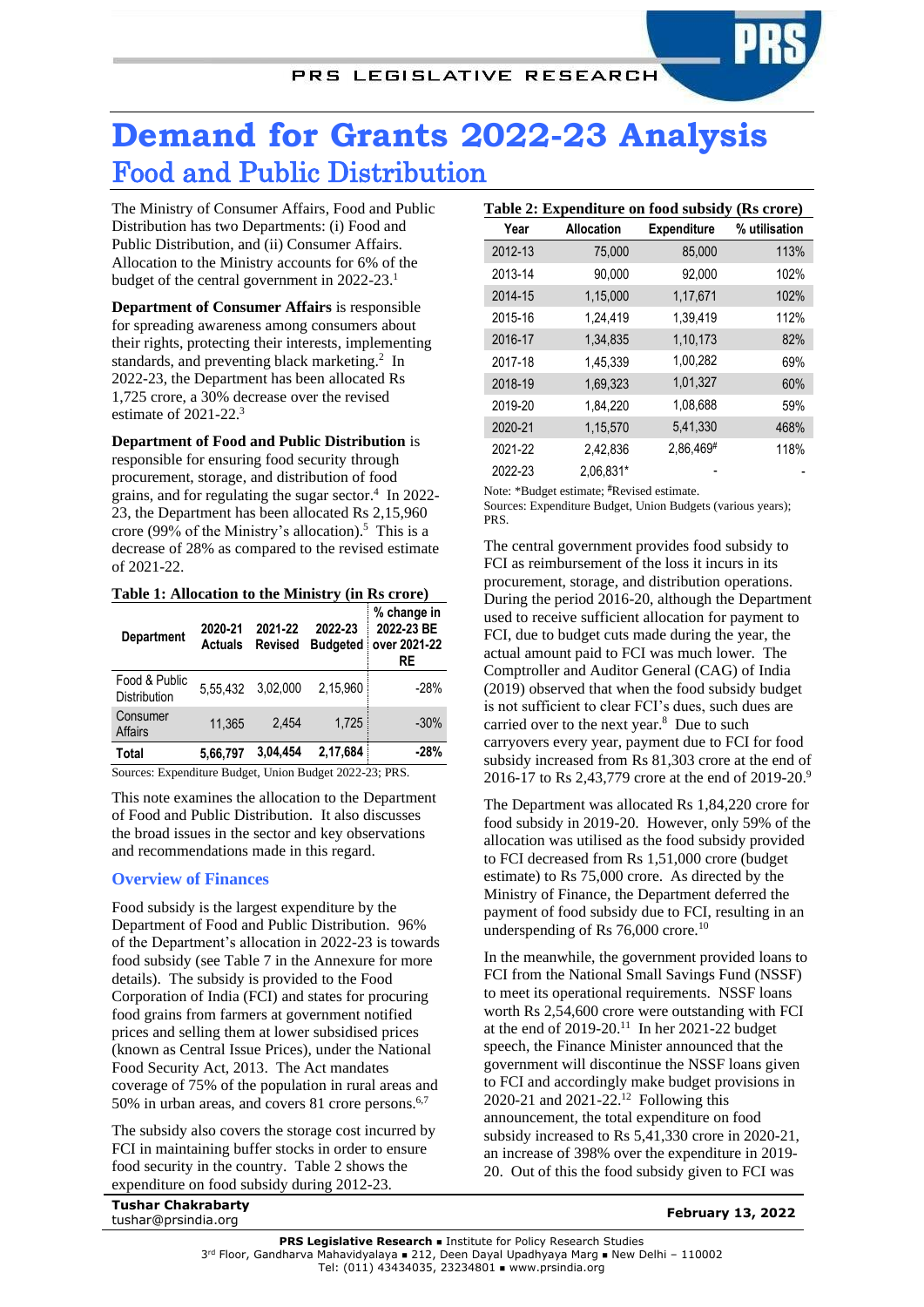Rs 4,62,789 crore in 2020-21. According to the revised estimate for 2021-22, there are estimated to be no NSSF loans outstanding with respect to FCI.<sup>13</sup>

Note that in 2021-22, FCI has claimed Rs 2,17,460 crore as food subsidy which is 95% of the food subsidy bill for the entire year. Against this, in the revised estimate of 2021-22, the central government has provided Rs 2,10,929 crore which is lesser than the subsidy claimed by FCI. In 2022-23, the central government has allocated Rs 2,06,831 crore for food subsidy out of which Rs 1,45,920 (71%) crore is for providing food subsidy to FCI.

# **Figure 1: Food subsidy claimed vs subsidy received by FCI (in Rs crore)**



Note: Data for 2021-22 is up to January 31, 2022. Sources: Report of Comptroller and Auditor General of India on Compliance of the Fiscal Responsibility and Budget Management Act, 2003 (2018); Food Corporation of India; PRS.

Since April 2020, the government has been implementing the Pradhan Mantri Garib Kalyan Anna Yojana (PMGKAY) in phases. Under the programme, which was announced in March 2020, the government has been allocating additional 5 kg of wheat or rice to 80 crore people free of cost under the National Food Security Act, 2013. 14 This is over and above the monthly entitlements under the National Food Security Act. In the first and second phases of the scheme, the government allocated one kg of pulses and chana respectively to the beneficiaries.<sup>15</sup> The fifth phase of the scheme, which was approved by the Cabinet in November 2021, will run from December 2021 till March 2022.<sup>16</sup> The government is expected to incur an expenditure of nearly Rs 2.6 lakh crore under the five phases of the scheme.<sup>[16](#page-1-0)</sup> The fifth phase alone is estimated to entail an additional food subsidy bill of Rs 53,345 crore.

# <span id="page-1-0"></span>**Components of food subsidy**

Expenditure on food subsidy can be classified under the following three heads (break-up i[n Table 3\)](#page-1-1):

**Subsidy to FCI:** The Food Corporation of India (FCI) receives subsidy for procuring food grains from farmers at government notified prices and selling them at lower subsidised prices. It also receives subsidy for the storage cost incurred in maintaining buffer stocks.

- **Subsidy to states:** Under the decentralised procurement scheme, states may choose to undertake the operations of procurement, storage, and distribution on behalf of FCI. In such cases, states are provided with subsidy. Currently, 17 states undertake procurement of rice and wheat.
- **Sugar subsidy:** Sugar subsidy is provided for giving one kg of sugar per month at subsidised rates to families covered under the Antyodaya Anna Yojana (i.e., poorest of the poor families).

In 2022-23, subsidies to FCI and states form 71% and 29% of the allocation for food subsidy, respectively.

<span id="page-1-1"></span>**Table 3: Break-up of food subsidy (in Rs crore)**

| Subsidy                                                | 2020-21<br><b>Actuals</b> | 2021-22<br>Revised | 2022-23<br><b>Budgeted</b> | % change in<br>2022-23 BE<br>over 2021-<br><b>22 RE</b> |
|--------------------------------------------------------|---------------------------|--------------------|----------------------------|---------------------------------------------------------|
| Subsidy to<br>FCI                                      |                           | 4,62,789 2,10,929  | 1,45,920                   | $-31%$                                                  |
| Subsidy to<br>states<br>(decentralised<br>procurement) | 78.338                    | 75,290             | 60,561                     | $-20%$                                                  |
| Sugar<br>subsidy                                       | 203                       | 250                | 350                        | 40%                                                     |
| Total                                                  | 5,41,330                  | 2.86.469           | 2,06,831                   | -28%                                                    |

Sources: Expenditure Budget, Union Budget 2022-23; PRS.

# **Issues in the Sector**

FCI and state agencies procure food grains from farmers at the government notified Minimum Support Prices (MSPs). These food grains are provided to the economically weaker sections at subsidised prices through fair price shops under the Public Distribution System (PDS). The central and state governments provide subsidised food grains to beneficiaries under the National Food Security Act, 2013 as well as under certain other welfare schemes such as the Mid-Day Meal scheme. In this section, we examine some issues relating to the: (i) factors increasing food subsidy bill, (iii) procurement and storage of food grains, and (iv) sugarcane dues to farmers.

# **Minimum support price and farm production**

Minimum support price is the assured price announced by the central government at which food grains are procured from the farmers by central and state governments along with their agencie[s.](#page-0-1) <sup>6</sup> This procurement is done for the central pool from which allocations are made under PDS and also kept as reserves. MSPs are announced each year for 23 crops. However, procurement is limited to a few crops such as rice, wheat, pulses, and coarse grains. Figure 2 shows that 49% of the rice produced in 2020-21 was procured by the government while the figure for wheat was 40%. Under the National Food Security Act, the central and state governments have to undertake necessary reforms in targeted PDS.<sup>6</sup> One of those reforms is to diversify the commodities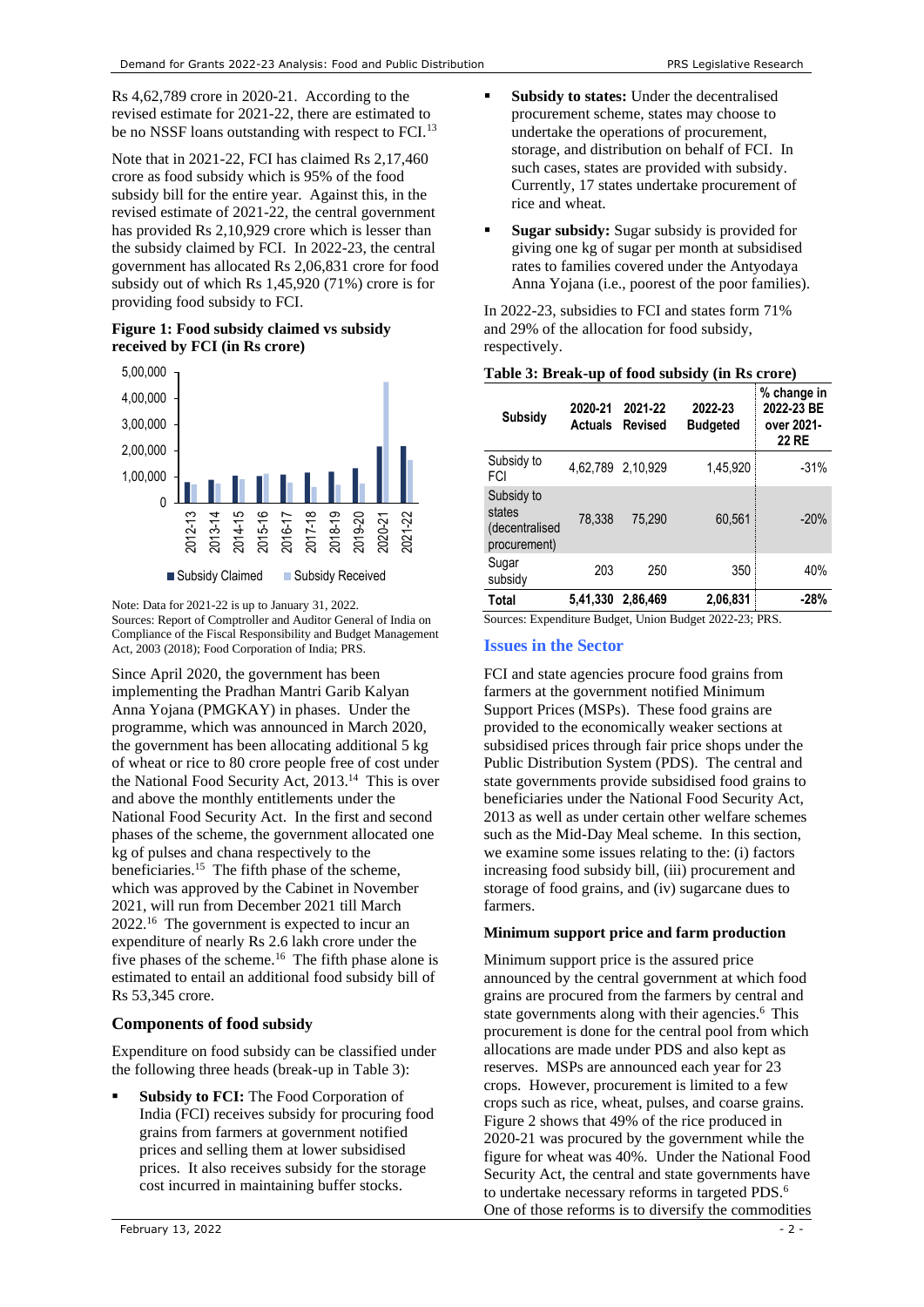distributed under PDS[.](#page-0-1)<sup>6</sup>

**Figure 2: Procurement of major crops produced in crop year 2020-21**



Note: Wheat produced in 2020-21 was procured in 2021-22. Sources: Department of Food and Public Distribution; PRS.

The Economic Survey of 2019-20 noted that the government procures around 40-50% of the total market surplus of rice and wheat.<sup>17</sup> MSP was designed to be indicative prices for farmers at the start of the sowing season and act as an insurance in times of fall in prices. The Survey pointed out that the increasing trend in MSPs gives a signal to farmers to opt for the crops that have an assured procurement system.<sup>[17](#page-2-0)</sup> This also shows that market prices do not offer remunerative options for farmers and MSPs act as maximum prices that farmers can realise.<sup>[17](#page-2-0)</sup> This puts pressure on the water table as these crops (especially paddy and sugarcane) are water-intensive.<sup>18</sup> Also, the bulk of MSP procurement is geographically concentrated in a few states. As shown in Figure 3, in 2020-21, 64% of the rice procured was from five states. However, the contribution of these states in the total production of rice in the same year was only 36%. Similarly, 80% of the wheat procured in 2021-22 was from the three states of Punjab, Madhya Pradesh and Haryana. Taken together these states contributed to only 43% of the total wheat production in 2020-21. Note that the National Food Security Act provides for geographical diversification of procurement operations[.](#page-0-1)<sup>6</sup>





Sources: Department of Food and Public Distribution; PRS.

**Figure 4: Wheat procurement in 2021-22** 35%



Note: Wheat procured in 2021-22 is for crop produced in 2020- 21.

Sources: Department of Food and Public Distribution; PRS.

### *Revision of central issue price (CIP)*

Under the National Food Security Act, 2013, food grains are allocated to the beneficiaries at the CIP. These prices have not changed since July1, 2002.<sup>19</sup>

<span id="page-2-0"></span>**Table 4: Central Issue Price (in Rs per kg)**

| Food grain | AAY  | RPI. | <b>APL</b> |
|------------|------|------|------------|
| Rice       | 3.00 | 5.65 | 8.30       |
| Wheat      | 2.00 | 4.15 | 6.10       |

Note: AAY – Antyodaya Anna Yojana, BPL – Below Poverty Line, APL – Above Poverty Line. Sources: FCI; PRS.

<span id="page-2-1"></span>Food subsidy has three elements: (i) consumer subsidy, (ii) cost of maintaining buffer stock, and (iii) subsidy on coarse grains, regularisation of FCI's operational losses and other non-plan allocation to states.<sup>20</sup> Consumer subsidy is the difference between the economic cost and CIP. Economic cost includes cost of procurement, acquisition, and distribution. In 2002-03, from when the CIP has been effective, the economic cost of rice was Rs 11.7 per kg and for wheat it was Rs 8.8 per kg. [20](#page-2-1) In 2022-23, the economic cost of rice and wheat is estimated to increase to Rs 36.7 per kg and Rs 25.9 per kg repectively.<sup>[20](#page-2-1)</sup> Due to nonrevision of CIP to reflect the increase in economic cost of food grains distributed under PDS, the food subsidy bill has increased over the years.

**Figure 5: Subsidy on a kg of rice (in Rs)**



Sources: FCI; PRS.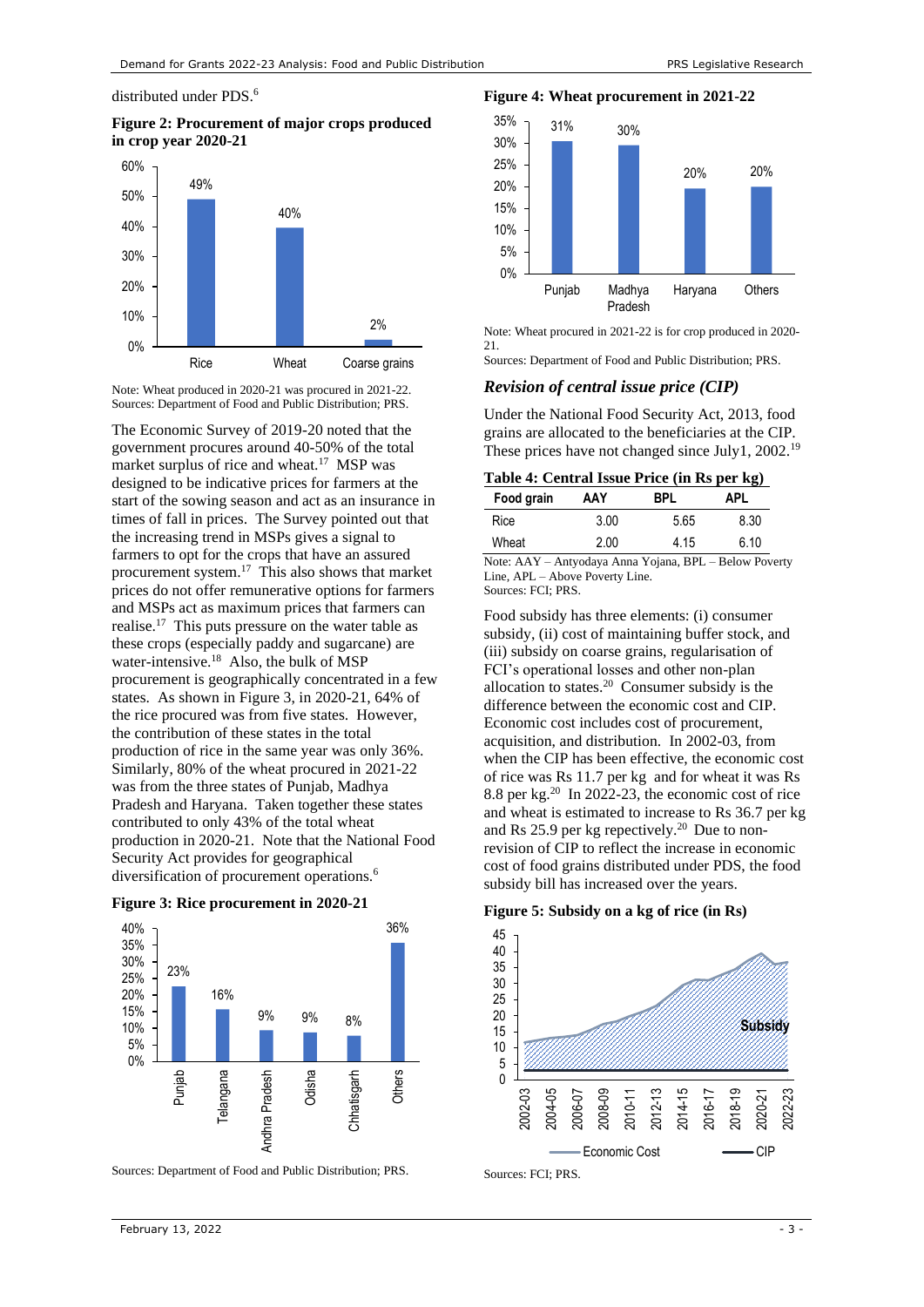## **Figure 6: Subsidy on a kg of wheat (in Rs)**



Sources: FCI; PRS.

The Standing Committee on Food, Consumer Affairs and Public Distribution (2017) noted that the food subsidy bill has increased due to increase in MSP of wheat and rice with respect to the CIP, increased off take of food grains under targeted PDS, and implementation of national Food Security Act, 2013 in all states/UTs. <sup>21</sup> The  $15<sup>th</sup>$  Finance Commission observed that the increase in economic cost of food grains will need to be partially offset by increasing CIP of subsidised food grains. $^{22}$  The Economic Survey 2020-21 noted that the central government's food subsidy bill is becoming unmanageably large. 23 The Survey said that while it is difficult to reduce the economic cost of food management, there is a need to consider revising CIP to reduce food subsidy bill.<sup>[23](#page-3-0)</sup>

## <span id="page-3-0"></span>*Delivery of food subsidy*

**Leakages in PDS:** Leakages refer to food grains not reaching the intended beneficiaries. Note that recent data on leakage is not publicly available. The latest available data is for 2011. According to the 2011 data, leakages in PDS were estimated to be 46.7%.24,25

<span id="page-3-3"></span>Leakages may be of three types: (i) pilferage or damage during transportation of food grains, (ii) diversion to non-beneficiaries at fair price shops through issue of ghost cards, and (iii) exclusion of people entitled to food grains but who are not on the beneficiary list. $26,27$  Studies have shown that targeting mechanisms such as TPDS are prone to large exclusion and inclusion errors.<sup>28</sup>

**Exclusion errors** occur when entitled beneficiaries do not get food grains. It refers to the percentage of poor households that are entitled to but do not have PDS cards. Exclusion errors had declined from 55% in 2004-05 to 41% in 2011-12.<sup>29</sup>

<span id="page-3-1"></span>**Inclusion errors** occur when those who are ineligible get undue benefits. Inclusion errors had increased from 29% in 2004-05 to 37% in 2011- 12.[29](#page-3-1)

February 13, 2022  $\sim$  4 -For eliminating leakages, states/UTs have been

<span id="page-3-4"></span>2017, the Ministry made it mandatory for beneficiaries under the National Food Security Act, 2013 to use Aadhaar as proof of identification for receiving food grains. $31$  Note that non-linking of Aadhaar with ration cards is not a ground for cancellation of ration cards.<sup>32</sup> The deadline for applying for Aadhaar enrolment in order to avail subsidised food grains or cash transfer of food subsidy, has been extended to March 31, 2022.<sup>33</sup> As on December 9, 2020, 91% of the ration cards have been seeded with Aadhaar. States and UTs have deleted 4.28 crore bogus ration cards during 2014- 2021. [32](#page-3-4) This is due to measures such as the use of information technology reforms, digitisation of ration cards data, de-duplication process, permanent migration, and identification of ineligible/duplicate ration cards.

Note that beneficiaries may face issues with Aadhaar authentication while availing PDS benefits. According to the data submitted by UIDAI to the Supreme Court in Justice K. S. Puttaswamy vs Union of India, the Aadhaar authentication failure rate (across all purposes) was 8.5% for iris scans and 6% for fingerprints. 34 In its judgement, the Court held that services cannot be denied to beneficiaries due to Aadhaar authentication failure.<sup>[34](#page-3-5)</sup>

<span id="page-3-5"></span>In addition to implementing cash transfers, automation of FPSs is done by installing electronic point of sale devices (ePoS). This helps in transparent distribution of food grains after unique identification of beneficiaries.<sup>[30](#page-3-2)</sup> In addition to this, ePoS devices also upload the electronic records of sale transactions to centralised servers in states/UTs.<sup>[30](#page-3-2)</sup> At all India level, as of December 2020, 92% of FPSs have been automated.

<span id="page-3-2"></span>suggested two, options: (i) direct cash transfer and (ii) automation of fair price shops (FPSs). <sup>30</sup> The direct cash transfer scheme is being implemented in Chandigarh and Puducherry from September 2015 and in part of Dadra and Nagar Haveli from March 2016.[30](#page-3-2) Direct cash transfers give the option to beneficiaries to buy the food grains of their choice and diversify consumption based on dietary preferences. However, beneficiaries may have to face higher costs in accessing the cash transfer due to factors such as distance and higher waiting time for cash withdrawal.<sup>[30](#page-3-2)</sup> There have also been certain reports of inadequate availability of food grain in the open market.

The High-Level Committee on Restructuring of FCI (2015) had suggested that switching to DBT for food subsidy would reduce the food subsidy bill of the government by more than Rs 30,000 crore annually. [24](#page-3-3) It suggested that cash transfers can be indexed with the overall price level to protect the amount of real income transfers.

The High-Level Committee had also recommended the introduction of biometric authentication and Aadhaar to address leakages in PDS.<sup>[24](#page-3-3)</sup> In February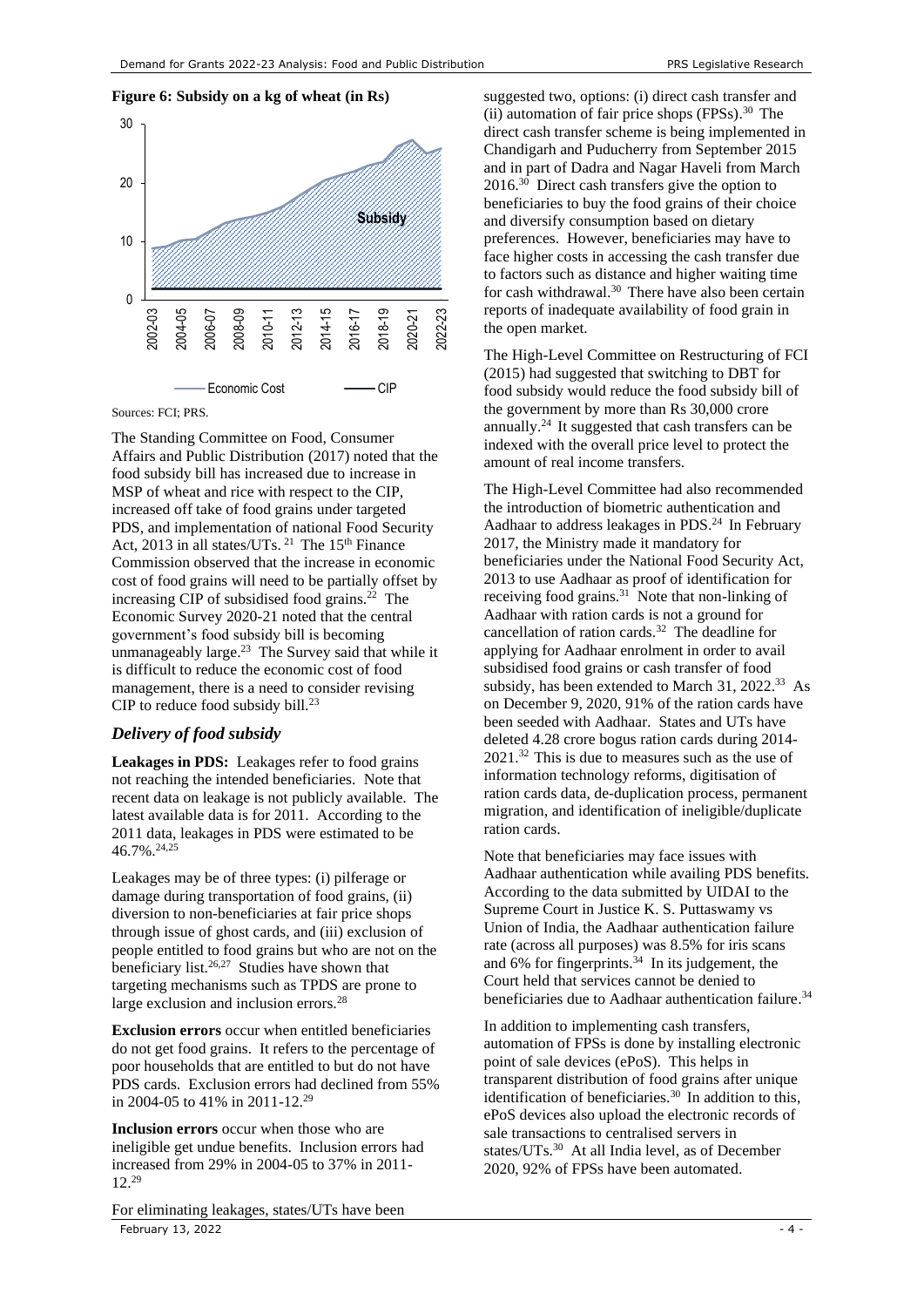|            |  |  | Table 5: States where complete FPS automation |
|------------|--|--|-----------------------------------------------|
| is pending |  |  |                                               |

| State/UT               | Total<br>FPS | <b>Operational</b><br>ePoS | % FPS<br>Automation |
|------------------------|--------------|----------------------------|---------------------|
| Andaman and<br>Nicobar | 464          | 445                        | 96%                 |
| Arunachal<br>Pradesh   | 1.943        | 683                        | 35%                 |
| Assam                  | 38.237       | U                          | 0%                  |
| Chhattisgarh           | 12,304       | 12,004                     | 98%                 |
| Delhi                  | 2.018        | O                          | 0%                  |
| Karnataka              | 19.935       | 19,762                     | 99%                 |
| <b>Manipur</b>         | 2.333        | 2.307                      | 99%                 |
| Meghalaya              | 4.709        | 3,930                      | 83%                 |
| <b>Mizoram</b>         | 1,241        | 1.233                      | 99%                 |
| <b>Sikkim</b>          | 1.362        | 1.352                      | 99%                 |
| <b>Uttarakhand</b>     | 9.908        | 7.634                      | 77%                 |

Note: Data as on December 9, 2020.

Sources: 12th Report, Standing Committee on Food, Consumer Affairs and Public Distribution (2020-21); PRS.

**One Nation One Ration Card (ONORC):** From

<span id="page-4-0"></span>April 2018, the Department has been implementing the Integrated Management of Public Distribution System scheme. <sup>35</sup> The scheme aims to provide nation-wide portability of ration cards through ONORC.[35](#page-4-0) It allows all beneficiaries under the National Food Security Act, 2013 to collect their entitled food grains from any FPS in the country. As of August 2021, the scheme has been implemented in 34 states/UTs with 24 crore portability transactions carried out between April 1, 2020 and September 30, 2021.<sup>36</sup> Note that between August 2019 and November 2020, out of 18.98 crore portability transactions, only 22,087 transactions were for inter-state portability while the rest were for intra-state portability.<sup>[30](#page-3-2)</sup> This could be due to: (i) restrictions by states on biometric authentication of beneficiaries due to COVID-19 and (ii) lack of awareness among beneficiaries.<sup>[30](#page-3-2)</sup>

# *Procurement of Food Grains*

The Department of Food and Public Distribution is the nodal department for making policies with regard to procurement, movement, scientific research, storage, distribution, and sale of food grains. FCI and other state agencies procure wheat and paddy at MSP.<sup>37</sup> Coarse grains are procured by state government agencies for the central pool as per the direction of the central government.<sup>[37](#page-4-1)</sup>

<span id="page-4-1"></span>There are two broad procurement systems: (i) centralised procurement and (ii) decentralised procurement.<sup>38</sup> Under the centralised procurement system, food grains are procured either directly by the FCI or by state government agencies. The food grains procured by state agencies are handed over to FCI for storage, distribution, or transportation. Under decentralised procurement, state government/agencies procure, store, and distribute rice/wheat/coarse grains within the state. The excess stocks of rice and wheat are handed over to FCI in the central pool. 15 states procure rice and

eight states procure wheat under decentralised procurement. Presently, FCI plays only a supporting role in procurement of food grains and direct procurement by FCI is less than 5%. All operations are conducted by state agencies.

| Table 6: Procurement of rice and wheat for |  |  |  |
|--------------------------------------------|--|--|--|
| central pool (in lakh metric tonnes)       |  |  |  |

| Year     | <b>Rice</b> | Wheat  |
|----------|-------------|--------|
| 2015-16  | 342.18      | 280.88 |
| 2016-17  | 381.06      | 229.61 |
| 2017-18  | 381.74      | 308.24 |
| 2018-19  | 443.99      | 357.95 |
| 2019-20  | 518.26      | 341.32 |
| 2020-21  | 601.85      | 389.92 |
| 2021-22* | 452.26      | 433.44 |

Note: \*Data for rice procurement for 2021-22 is up to February 10, 2022.

Sources: FCI; PRS.

The Standing Committee on Food, Consumer Affairs, and Public Distribution (2021) noted that after 23 years of its inception, decentralised procurement is not carried out in all states.[35](#page-4-0) Decentralised procurement has increased the efficiency of PDS by making it possible to supply food grains suited to local tastes.<sup>[35](#page-4-0)</sup> The Committee expected the central government to take steps for motivating the remaining states to adopt the scheme. This will help lower the cost of distribution. It recommended the Department/FCI to take steps to create necessary infrastructure in coordination with state governments.<sup>[35](#page-4-0)</sup>

# *Storage Capacity*

# **Figure 7: Storage capacity for central pool stocks (in lakh metric tonnes)**



 $\blacksquare$  Capacity with FCI  $\blacksquare$  Capacity with other agencies

Note: Data as on April 1 of each year. Sources: FCI; PRS.

The Department also has the responsibility to ensure availability of storage capacities in various states. In 2022-23, the central government has allocated Rs 33 crore for creation of storage capacity through FCI and state governments.<sup>[5](#page-0-2)</sup> FCI has its own network of storage infrastructure. It also hires additional storage facilities from state warehousing corporations and Central Warehousing Corporation. [35](#page-4-0) The existing storage facilities are primarily conventional godowns where food grains are stacked in bags.[35](#page-4-0) During peak procurement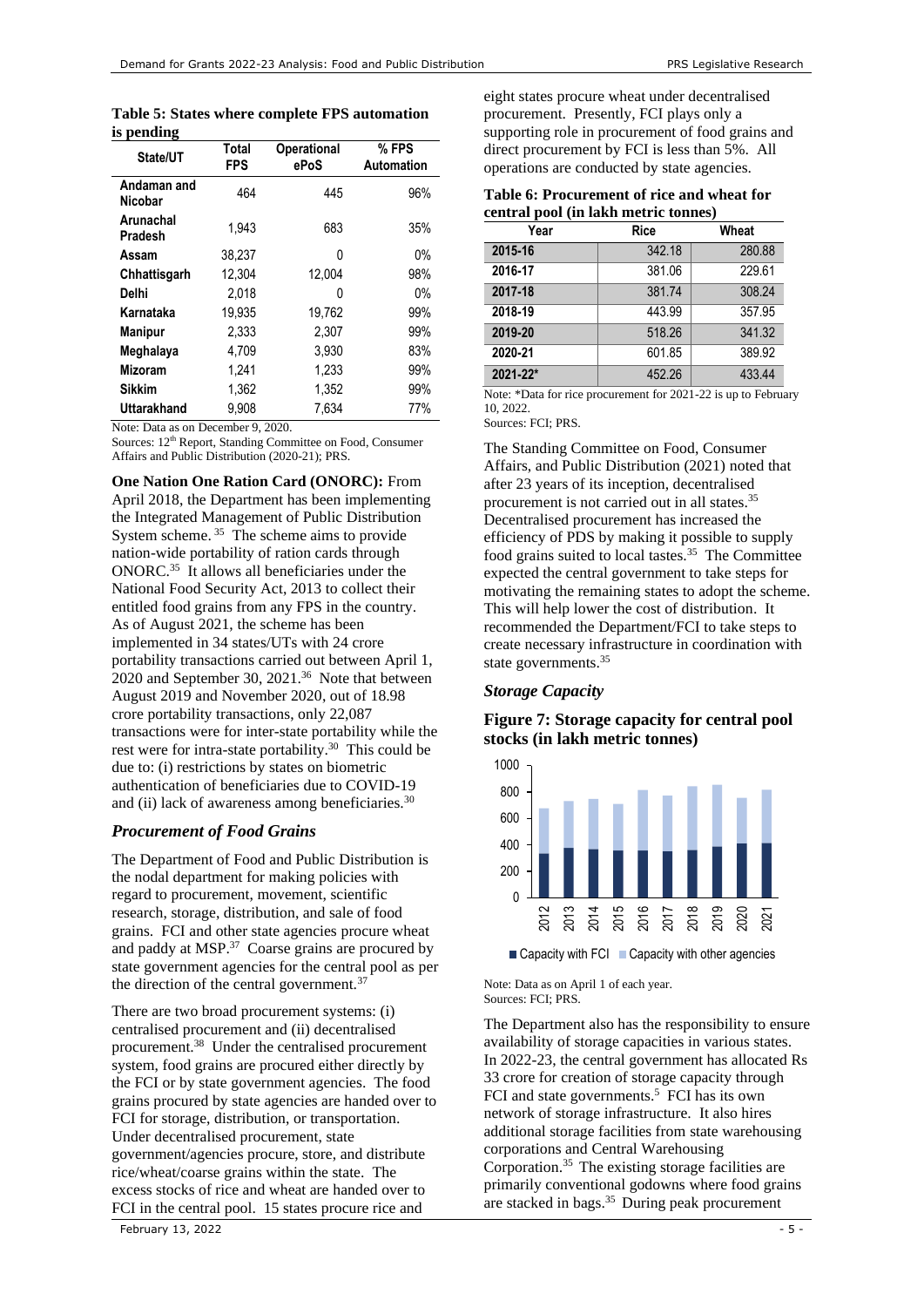periods, FCI also uses cover and plinth (CAP) facilities for short-term storage of food grains.<sup>35</sup> As on April 1, 2021, FCI had storage capacity of 415 lakh metric tonnes.<sup>39</sup>

# **Figure 8: Hired and owned storage capacity utilisation of FCI**



Note: Data as on June 1 of every year. Data for covered and CAP storage.

Sources: Standing Committee on Food, Consumer Affairs and Public Distribution; PRS.

The Standing Committee (2021) noted that the utilisation of hired storage capacity is much higher than the storage capacity owned by FCI.<sup>[35](#page-4-0)</sup> This is despite internal audit, audit by Comptroller and Auditor (CAG) of India, and review of capacity utilisation. The Committee recommended that godowns should be hired only when it is absolutely necessary. [35](#page-4-0) It recommended that FCI should utilise its own storage capacity to the maximum to save funds spent on renting storage space.<sup>[35](#page-4-0)</sup>

The Standing Committee (2021) was informed that storage capacity is hired only when there is absolute necessity for it.[35](#page-4-0) This is the reason that hired capacity is utilised fully. Also, once constructed, owned capacity cannot be shifted to a different location due to change in procurement pattern or change in offtake of food grains.[35](#page-4-0)

The Standing Committee noted that during 2020-21, FCI could not achieve physical and financial targets for construction of godowns. [35](#page-4-0) For instance, the physical targets for construction of godowns in north-eastern states was 30,020 metric tonnes. However, as on January 31, 2021, no construction had taken place. Similarly, for states other than north-eastern states, the target was 6,220 metric tonnes. But, again, no construction took place. The Committee observed that the Department/FCI should make efforts to expedite completion of ongoing godown construction projects.[35](#page-4-0) FCI faces problems in the construction of godowns in the north eastern regions due to: (i) difficult terrain, (ii) land acquisition restrictions, (iii) law and order situation, and (iv) inclement weather.<sup>[35](#page-4-0)</sup> The Committee recommended that the Department should take up the matter with the states/UTs to solve the problem of storage. It also recommended creating mini godowns in different parts of states/UTs. [35](#page-4-0)

### *Sugarcane*

The Department is also responsible for formulation of policies and regulations for the sugar sector. This includes fixing the Fair and Remunerative Price (FRP) of sugarcane which is payable to farmers by sugar factories, training in sugar technology, and regulation of supply of free sale sugar. As of November 26, 2021, Rs 4,940 crore are pending in dues to sugar farmers for the sugar seasons (October-September) of 2018-19, 2019-20, and 2020-21. 40

<span id="page-5-0"></span>**Sugarcane dues:** The sugar sector has been facing certain issues related to profitability and liquidity in the last few years. $41$  Depressed sugar prices have often led to sugar mills unable to pay the entire compensation to farmers for buying sugarcane. Certain state governments fix their own State Advised Price at levels higher than the FRP announced by the central government. This causes further strain on the financial health of the sugar mills.[41](#page-5-0) A Task Force on Sugarcane and Sugar Industry (2020) recommended that sugarcane prices must be linked to sugar prices.[41](#page-5-0) Increases in FRP should be kept moderate and state announcing SAP should bear the additional costs associated with it.<sup>41</sup>

The Task Force recommended a staggered payment mechanism for sugarcane so that the entire dues to the farmers are cleared within two months. The central government also fixes the minimum selling price for white/refined sugar. This was increased from Rs 29 per kg to Rs 31 per kg with effect from February 14, 2019.<sup>42</sup> The task force had recommended increasing the minimum selling price of sugar to Rs 33 per kg with it being reviewed six months after notification.<sup>[41](#page-5-0)</sup> This would aid sugar mills to cover their cost of production and maintenance costs.

<span id="page-5-1"></span>The central government has taken measures to divert excess sugarcane/sugar for production of ethanol.<sup>43</sup> Note that in every sugar season, the production of sugar is around 320-330 lakh metric tonne as against the domestic consumption of 260 lakh metric tonne.[43](#page-5-1) This subdues the price of sugar in the domestic market leading to loss for sugar mills. In the last three sugar seasons, about Rs 22,000 was generated by sugar mills/distilleries from sale of ethanol to oil marketing companies.[43](#page-5-1) In sugar season 2021-22, 35 lakh metric tonne of excess sugar is likely to be diverted for producing ethanol as compared to around 24 lakh metric tonne in 2020-21. [43](#page-5-1) 

**Sugar Development Fund (SDF):** SDF was established in 1982 and grants loans to sugar mills for schemes such as modernisation and expansion of sugar factory, and cane development. 44 The task force recommended to levy a cess on sugar at Rs 50 per quintal for three years. [41](#page-5-0) This would add about Rs 4,500 crore to the fund which can act as a comfort for banks lending to sugar mills for paying dues to farmers and improving technologies.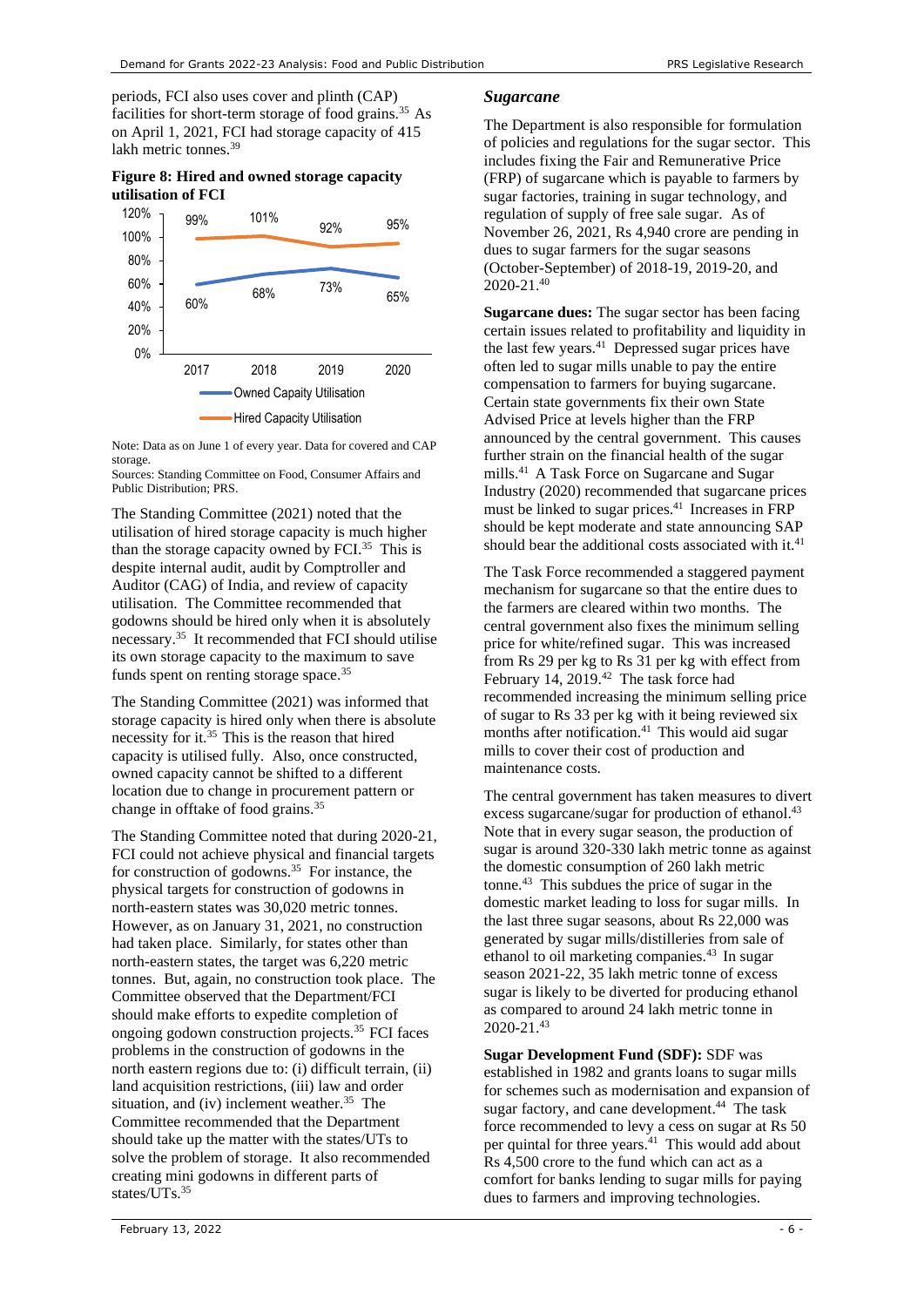# **Annexure**

# **Table 7: Allocation to major heads of expenditure under the Department in 2022-23 (Rs crore)**

|                                                                                                                     | 2020-21        | 2021-22         | 2021-22        | 2022-23                      | % change in 2022-23       |
|---------------------------------------------------------------------------------------------------------------------|----------------|-----------------|----------------|------------------------------|---------------------------|
|                                                                                                                     | <b>Actuals</b> | <b>Budgeted</b> | <b>Revised</b> | <b>Budgeted</b>              | <b>BE over 2021-22 RE</b> |
| Food subsidy                                                                                                        | 5,41,330       | 2,42,836        | 2,86,469       | 2,06,831                     | $-28%$                    |
| Subsidy to Food Corporation of India (FCI)                                                                          | 4,62,789       | 2,02,616        | 2,10,929       | 1,45,920                     | $-31%$                    |
| Subsidy to states (decentralised procurement)                                                                       | 78,338         | 40,000          | 75,290         | 60,561                       | $-20%$                    |
| Sugar subsidy payable under PDS                                                                                     | 203            | 220             | 250            | 350                          | 40%                       |
| Assistance to state agencies for intra-state movement of food<br>grains and for margin of fair price shops' dealers | 6,483          | 4,000           | 6,000          |                              | $-100%$                   |
| Investment in equity capital of FCI                                                                                 | 1,000          | 2,500           | 2,500          | 1,900                        | $-24%$                    |
| Scheme for defraying expenditure on transport and marketing<br>of sugar exports, including handling and processing  | 301            | 2,000           | 3,503          |                              | $-100%$                   |
| Scheme for assistance to sugar mills for 2019-20 season                                                             | 3,900          | 1,000           | 2,150          | -                            | $-100%$                   |
| Scheme for creation and maintenance of buffer stock of sugar                                                        | 600            | 650             | 765            | $\qquad \qquad \blacksquare$ | $-100%$                   |
| Financial assistance to sugar mills for enhancement and<br>augmentation of ethanol production capacity              | 150            | 300             | 160            | 300                          | 88%                       |
| Schemes for development of sugar industries                                                                         | 175            | 187             | 143            | 85                           | $-41%$                    |
| Scheme for extending soft loan to sugar mills                                                                       | 418            |                 |                |                              |                           |
| <b>Department</b>                                                                                                   | 5,55,432       | 2,53,974        | 3,02,000       | 2,15,960                     | $-28%$                    |

Sources: Demand no. 15, Department of Food and Public Distribution, Expenditure Budget, Union Budget 2022-23; PRS.

## **Table 8: Procurement, offtake, and stocks of food grains (in million tonnes)**

| Year    |             | <b>Procurement</b> |       |      | Offtake |       | % Offtake |             | <b>Stocks</b> |       |
|---------|-------------|--------------------|-------|------|---------|-------|-----------|-------------|---------------|-------|
|         | <b>Rice</b> | Wheat              | Total | Rice | Wheat   | Total |           | <b>Rice</b> | Wheat         | Total |
| 2004-05 | 24.7        | 16.8               | 41.5  | 23.2 | 18.3    | 41.5  | 100%      | 13.3        | 4.1           | 18.0  |
| 2005-06 | 27.6        | 14.8               | 42.4  | 25.1 | 17.2    | 42.3  | 100%      | 13.7        | 2.0           | 16.6  |
| 2006-07 | 25.1        | 9.2                | 34.3  | 25.1 | 11.7    | 36.8  | 107%      | 13.2        | 4.7           | 17.9  |
| 2007-08 | 28.7        | 11.1               | 39.8  | 25.2 | 12.2    | 37.4  | 94%       | 13.8        | 5.8           | 19.8  |
| 2008-09 | 34.1        | 22.7               | 56.8  | 24.6 | 14.9    | 39.5  | 70%       | 21.6        | 13.4          | 35.6  |
| 2009-10 | 32.0        | 25.4               | 57.4  | 27.4 | 22.4    | 49.8  | 87%       | 26.7        | 16.1          | 43.3  |
| 2010-11 | 34.2        | 22.5               | 56.7  | 29.9 | 23.1    | 53.0  | 93%       | 28.8        | 15.4          | 44.3  |
| 2011-12 | 35.0        | 28.3               | 63.3  | 32.1 | 24.3    | 56.4  | 89%       | 33.4        | 20.0          | 53.4  |
| 2012-13 | 34.0        | 38.2               | 72.2  | 32.6 | 33.2    | 65.8  | 91%       | 35.5        | 24.2          | 59.8  |
| 2013-14 | 31.9        | 25.1               | 57.0  | 29.2 | 30.6    | 59.8  | 105%      | 30.6        | 17.8          | 49.5  |
| 2014-15 | 31.6        | 28.0               | 59.6  | 30.7 | 25.2    | 55.9  | 94%       | 23.8        | 17.2          | 41.3  |
| 2015-16 | 34.1        | 28.1               | 62.2  | 31.8 | 31.8    | 63.6  | 102%      | 28.8        | 14.5          | 43.6  |
| 2016-17 | 36.5        | 23.6               | 60.1  | 32.8 | 29.1    | 61.9  | 103%      | 29.8        | 8.1           | 38.1  |
| 2017-18 | 37.6        | 30.6               | 68.2  | 35.0 | 25.3    | 60.3  | 88%       | 30.0        | 13.2          | 43.3  |
| 2018-19 | 42.7        | 35.0               | 77.7  | 34.4 | 31.5    | 65.9  | 85%       | 37.7        | 34.9          | 72.7  |
| 2019-20 | 46.1        | 34.1               | 80.2  | 35.0 | 27.2    | 62.2  | 78%       | 49.2        | 24.7          | 74.0  |
| 2020-21 | 58.2        | 39.0               | 97.2  | 56.3 | 36.8    | 93.1  | 96%       | 49.9        | 27.3          | 78.0  |

Sources: Database on Indian Economy, Reserve Bank of India, as of February 7, 2022; PRS.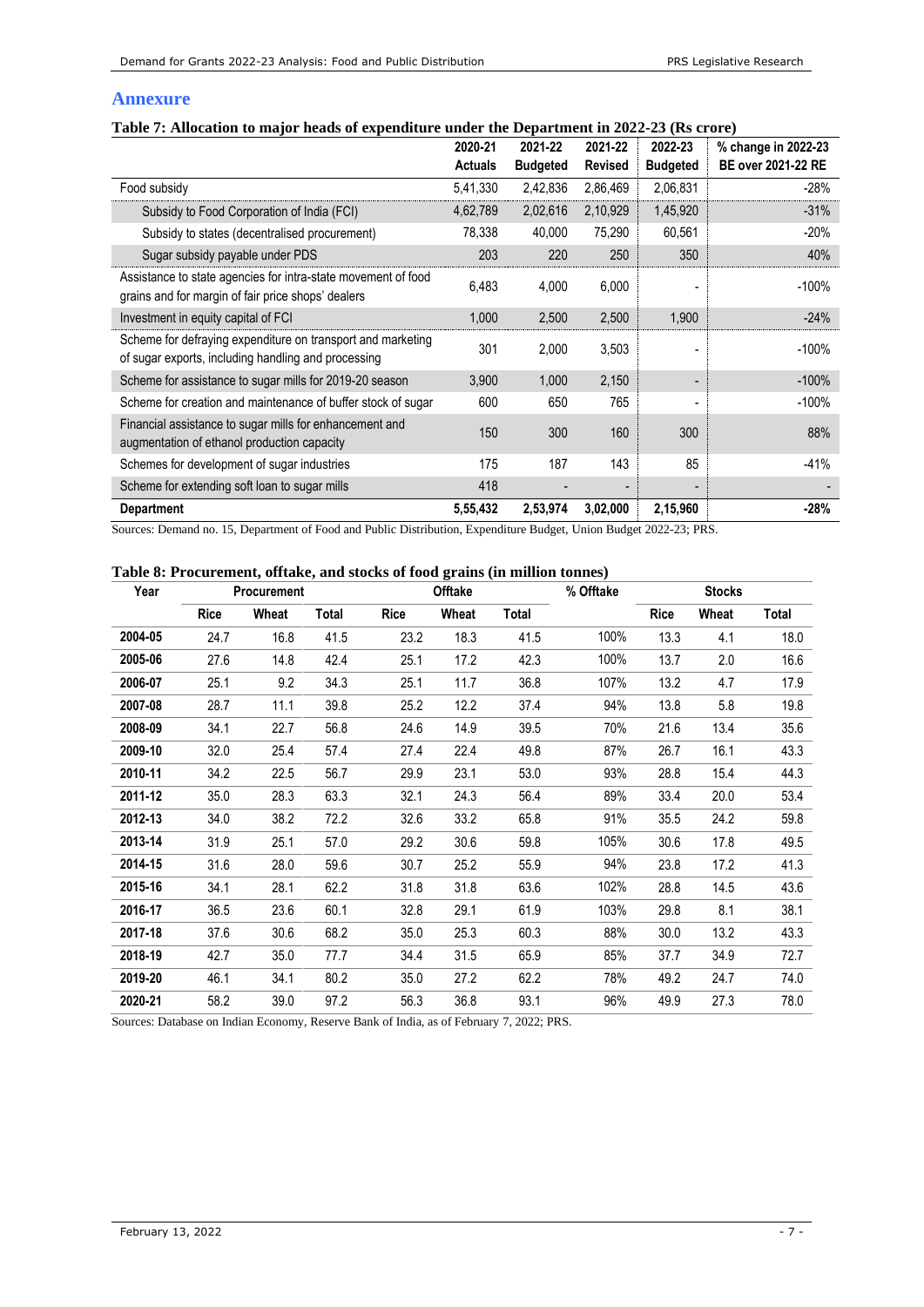# **Table 9: Status of end-to-end computerisation of PDS operations**

| State/ UT                      | Digitisation of<br><b>Ration Cards</b> | <b>Aadhaar Seeding</b><br>with Ration Cards | <b>Online Allocation</b><br>of Food grains | Computerisation<br>of Supply Chain |
|--------------------------------|----------------------------------------|---------------------------------------------|--------------------------------------------|------------------------------------|
| Andhra Pradesh                 | 100%                                   | 100%                                        | Implemented                                | Implemented                        |
| Arunachal Pradesh              | 100%                                   | 45%                                         |                                            |                                    |
| Assam                          | 100%                                   | 0%                                          | Implemented                                |                                    |
| <b>Bihar</b>                   | 100%                                   | 83%                                         | Implemented                                | Implemented                        |
| Chhattisgarh                   | 100%                                   | 100%                                        | Implemented                                | Implemented                        |
| Goa                            | 100%                                   | 100%                                        | Implemented                                | Implemented                        |
| Gujarat                        | 100%                                   | 98%                                         | Implemented                                | Implemented                        |
| Haryana                        | 100%                                   | 100%                                        | Implemented                                | Implemented                        |
| Himachal Pradesh               | 100%                                   | 94%                                         | Implemented                                | Implemented                        |
| Jharkhand                      | 100%                                   | 97%                                         | Implemented                                | Implemented                        |
| Karnataka                      | 100%                                   | 100%                                        | Implemented                                | Implemented                        |
| Kerala                         | 100%                                   | 98%                                         | Implemented                                |                                    |
| Madhya Pradesh                 | 100%                                   | 92%                                         | Implemented                                | Implemented                        |
| Maharashtra                    | 100%                                   | 96%                                         | Implemented                                | Implemented                        |
| Manipur                        | 100%                                   | 31%                                         | Partial                                    |                                    |
| Meghalaya                      | 100%                                   | 0%                                          |                                            |                                    |
| Mizoram                        | 100%                                   | 83%                                         | Implemented                                |                                    |
| Nagaland                       | 100%                                   | 57%                                         |                                            |                                    |
| Odisha                         | 100%                                   | 92%                                         | Implemented                                | Implemented                        |
| Punjab                         | 100%                                   | 98%                                         | Implemented                                |                                    |
| Rajasthan                      | 100%                                   | 96%                                         | Implemented                                |                                    |
| <b>Sikkim</b>                  | 100%                                   | 87%                                         | Implemented                                |                                    |
| <b>Tamil Nadu</b>              | 100%                                   | 100%                                        | Implemented                                | Implemented                        |
| Telangana                      | 100%                                   | 100%                                        | Implemented                                | Implemented                        |
| Tripura                        | 100%                                   | 98%                                         | Implemented                                | Implemented                        |
| <b>Uttar Pradesh</b>           | 100%                                   | 92%                                         | Implemented                                | Implemented                        |
| Uttarakhand                    | 100%                                   | 90%                                         | Implemented                                |                                    |
| <b>West Bengal</b>             | 100%                                   | 63%                                         | Implemented                                | Implemented                        |
| Andaman and Nicobar<br>Islands | 100%                                   | 100%                                        | Implemented                                | Implemented                        |
| Chandigarh                     | 100%                                   | 100%                                        | Direct Benefit                             | Direct Benefit                     |
| Dadra and Nagar Haveli         | 100%                                   | 100%                                        | Implemented                                | Implemented                        |
| Daman and Diu                  | 100%                                   | 100%                                        | Implemented                                | Implemented                        |
| Delhi                          | 100%                                   | 100%                                        | Implemented                                | Implemented                        |
| Jammu and Kashmir              | 100%                                   | 59%                                         |                                            |                                    |
| Lakshadweep                    | 100%                                   | 98%                                         |                                            | <b>NA</b>                          |
| Puducherry                     | 100%                                   | 100%                                        | <b>Direct Benefit</b>                      | Direct Benefit                     |
| Total                          | 100%                                   | 84%                                         | 30                                         | 21                                 |

Sources: Department of Food and Public Distribution; PRS.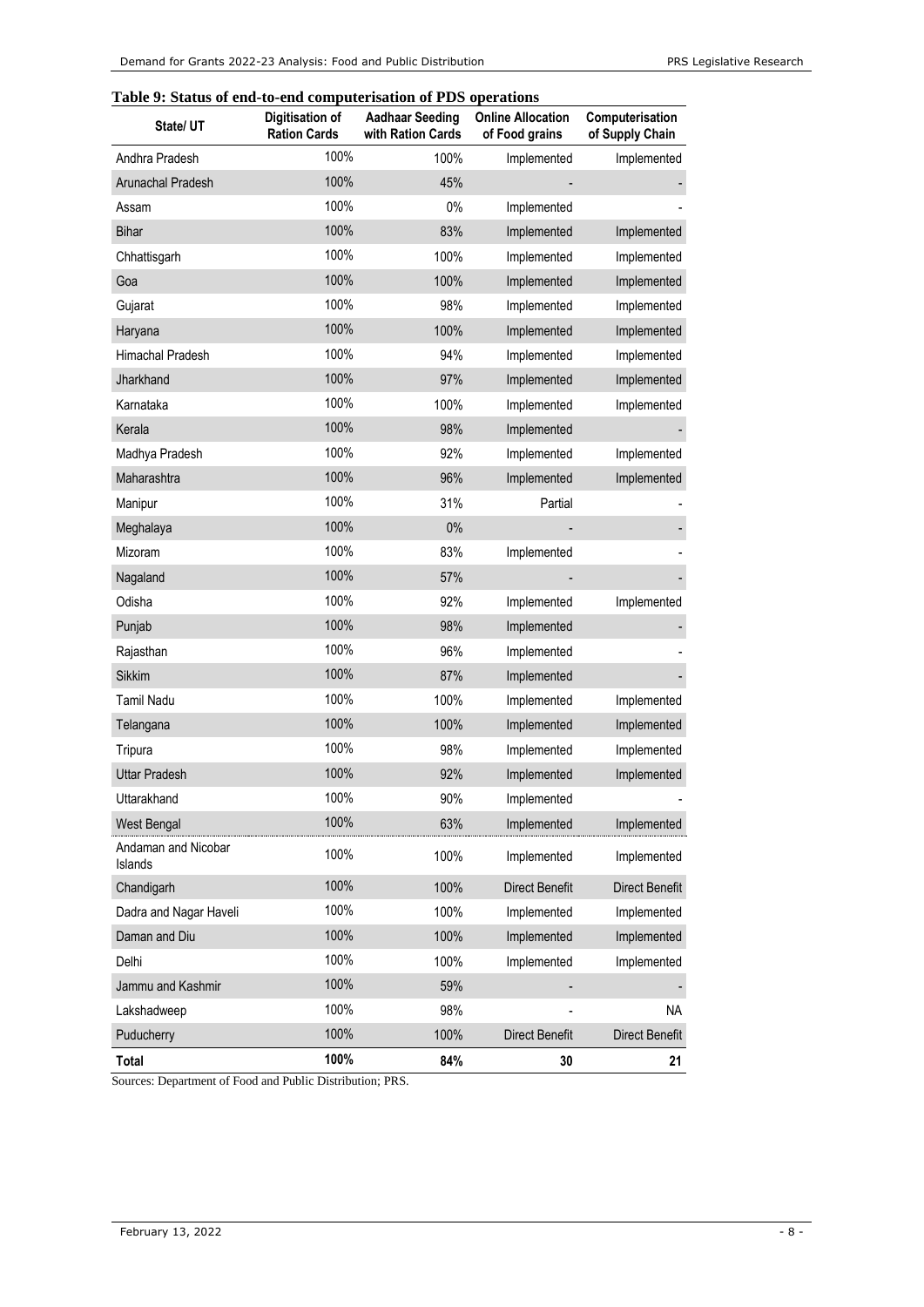#### **Table 10: Minimum Support Prices for paddy and wheat during 2011-22 (in Rs/quintal)**

| Year    | Paddy (common) | % increase over last year | Wheat | % increase over last year |
|---------|----------------|---------------------------|-------|---------------------------|
| 2011-12 | 1,080          | 8.0%                      | 1,285 | 14.7%                     |
| 2012-13 | 1,250          | 15.7%                     | 1,350 | 5.1%                      |
| 2013-14 | 1,310          | 4.8%                      | 1,400 | 3.7%                      |
| 2014-15 | 1,360          | 3.8%                      | 1,450 | 3.6%                      |
| 2015-16 | 1,410          | 3.7%                      | 1,525 | 5.2%                      |
| 2016-17 | 1,470          | 4.3%                      | 1,625 | 6.6%                      |
| 2017-18 | 1,550          | 5.4%                      | 1,735 | 6.8%                      |
| 2018-19 | 1.750          | 12.9%                     | 1,840 | 6.1%                      |
| 2019-20 | 1,815          | 3.7%                      | 1,925 | 4.6%                      |
| 2020-21 | 1,868          | 2.9%                      | 1,975 | 2.6%                      |
| 2021-22 | 1.940          | 3.9%                      | 2,015 | 2.0%                      |

Sources: Commission for Agricultural Costs and Prices, Ministry of Agriculture and Farmers' Welfare; PRS.

#### **Table 11: Sugarcane dues as of November 26, 2021 (Rs crore)**

| <b>State</b>         | Arrears of<br>2018-19 | Arrears of<br>2019-20 | Arrears of<br>2020-21 | <b>Total Arrears</b> |
|----------------------|-----------------------|-----------------------|-----------------------|----------------------|
| Andhra Pradesh       | 37                    | 43                    | 37                    | 117                  |
| <b>Bihar</b>         | 50                    | 39                    | $\overline{4}$        | 93                   |
| Chhattisgarh         | 6                     |                       | 64                    | 70                   |
| Goa                  | $\overline{2}$        |                       |                       | $\overline{2}$       |
| Gujarat              |                       |                       | 44                    | 44                   |
| Haryana              |                       |                       | 63                    | 63                   |
| Karnataka            | 9                     | 5                     |                       | 14                   |
| Madhya Pradesh       | $\overline{2}$        |                       | 1                     | 3                    |
| Maharashtra          | 81                    |                       | 394                   | 475                  |
| Odisha               |                       |                       |                       | $\mathbf 0$          |
| Punjab               |                       | 43                    | 9                     | 52                   |
| <b>Tamil Nadu</b>    | 73                    |                       | 25                    | 98                   |
| Telangana            |                       |                       |                       | $\mathbf{0}$         |
| <b>Uttar Pradesh</b> |                       |                       | 3,752                 | 3752                 |
| Uttarakhand          | 105                   |                       | 52                    | 157                  |
| Total                | 365                   | 130                   | 4,445                 | 4,940                |

Sources: Lok Sabha Starred Question No. 466, December 1, 2021; PRS.

<sup>1</sup> Ministry-wise Summary of Budget Provisions, Union Budget 2022-23, [https://www.indiabudget.gov.in/doc/eb/sumsbe.pdf.](https://www.indiabudget.gov.in/doc/eb/sumsbe.pdf)

<sup>2</sup> About DCA, Department of Consumer Affairs[, https://consumeraffairs.nic.in/about-us/about-dca.](https://consumeraffairs.nic.in/about-us/about-dca)

<sup>3</sup> Department of Consumer Affairs, Expenditure Budget, Union Budget 2022-23, [https://www.indiabudget.gov.in/doc/eb/sbe14.pdf.](https://www.indiabudget.gov.in/doc/eb/sbe14.pdf)

<sup>4</sup> Introduction, Department of Food and Public Distribution[, https://dfpd.gov.in/index.htm.](https://dfpd.gov.in/index.htm)

<sup>5</sup> Department of Food and Public Distribution, Expenditure Budget, Union Budget 20222-23,

[https://www.indiabudget.gov.in/doc/eb/sbe15.pdf.](https://www.indiabudget.gov.in/doc/eb/sbe15.pdf)

[http://www.egazette.nic.in/WriteReadData/2013/E\\_29\\_2013\\_429.pdf.](http://www.egazette.nic.in/WriteReadData/2013/E_29_2013_429.pdf)

<sup>7</sup> Lok Sabha Unstarred Question No. 1192, Ministry of Consumer Affairs, Food and Public Distribution, February 9, 2021, [http://164.100.24.220/loksabhaquestions/annex/175/AU1192.pdf.](http://164.100.24.220/loksabhaquestions/annex/175/AU1192.pdf)

<sup>8</sup> Report no. 20 of 2018: 'Compliance of the Fiscal Responsibility and Budget Management, Act, 2003 for the year 2016-17', Comptroller and Auditor General of India, January 2019,

[https://www.cag.gov.in/sites/default/files/audit\\_report\\_files/Report\\_No\\_20\\_of\\_2018\\_Compliance\\_of\\_the\\_Fiscal\\_Responsibility\\_and\\_Budg](https://www.cag.gov.in/sites/default/files/audit_report_files/Report_No_20_of_2018_Compliance_of_the_Fiscal_Responsibility_and_Budget_Management_Act_2003_Department_of_Economic_Affairs_Minis.pdf) [et\\_Management\\_Act\\_2003\\_Department\\_of\\_Economic\\_Affairs\\_Minis.pdf.](https://www.cag.gov.in/sites/default/files/audit_report_files/Report_No_20_of_2018_Compliance_of_the_Fiscal_Responsibility_and_Budget_Management_Act_2003_Department_of_Economic_Affairs_Minis.pdf).

<sup>9</sup> Subsidy Position of FCI, Finance and Accounts, Food Corporation of India, as accessed on January 20, 2022, [https://fci.gov.in/finances.php?view=109.](https://fci.gov.in/finances.php?view=109) 

<sup>10</sup> Lok Sabha Unstarred Question No. 47, Ministry of Consumer Affairs, Food and Public Distribution, February 2, 2021, [http://164.100.24.220/loksabhaquestions/annex/175/AU47.pdf.](http://164.100.24.220/loksabhaquestions/annex/175/AU47.pdf)

<sup>11</sup> Statement of Extra Budgetary Resources, Expenditure Profile, Union Budget 2021-22[, https://www.indiabudget.gov.in/doc/eb/stat27.pdf.](https://www.indiabudget.gov.in/doc/eb/stat27.pdf)

<sup>6</sup> The National Food Security Act, 2013, Ministry of Consumer Affairs, Food and Public Distribution,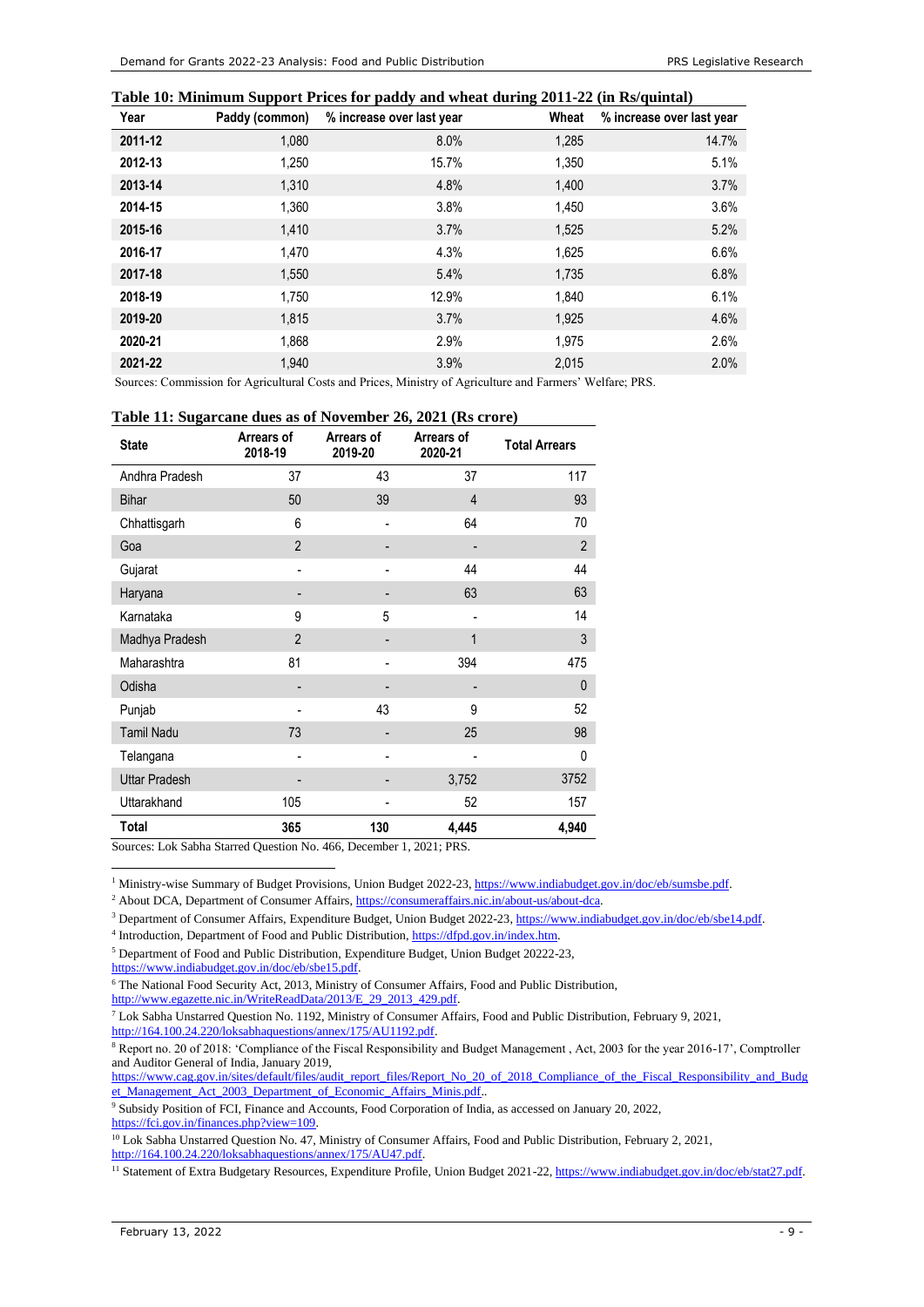<sup>12</sup> Budget Speech, Union Budget 2021-22[, https://www.indiabudget.gov.in/doc/Budget\\_Speech.pdf.](https://www.indiabudget.gov.in/doc/Budget_Speech.pdf)

<sup>13</sup> Sources and Application of National Small Savings Fund as on 31st March, 2022, Receipt Budget, Union Budget 2022-23, [https://www.indiabudget.gov.in/doc/rec/annex8.pdf.](https://www.indiabudget.gov.in/doc/rec/annex8.pdf) 

<sup>14</sup> Finance Minister announces Rs 1.70 Lakh Crore relief package under Pradhan Mantri Garib Kalyan Yojana for the poor to help them fight the battle against Corona Virus, Press Information Bureau, Ministry of Finance, March 26, 2020.

<sup>15</sup> Starred Question No. 157, Lok Sabha, December 8, 2021[, http://164.100.24.220/loksabhaquestions/annex/177/AS157.pdf.](http://164.100.24.220/loksabhaquestions/annex/177/AS157.pdf) 

<sup>16</sup> Cabinet approves extension of Pradhan Mantri Garib Kalyan Ann Yojana (PMGKAY) for another four months (December 2021-March 2022), Press Information Bureau, Cabinet, November 24, 2021.

<sup>17</sup> Chapter 4, Volume I, Economic Survey 2019-20, Ministry of Finance, January 2020[, https://www.indiabudget.gov.in/budget2020-](https://www.indiabudget.gov.in/budget2020-21/economicsurvey/doc/echapter.pdf) [21/economicsurvey/doc/echapter.pdf.](https://www.indiabudget.gov.in/budget2020-21/economicsurvey/doc/echapter.pdf) 

<sup>18</sup> Agriculture and Food Management, Chapter 7, Volume II, Economic Survey 2018-19, January 2019,

[https://www.indiabudget.gov.in/budget2019-20/economicsurvey/doc/vol2chapter/echap07\\_vol2.pdf.](https://www.indiabudget.gov.in/budget2019-20/economicsurvey/doc/vol2chapter/echap07_vol2.pdf) 

<sup>19</sup> Pricing, Overview of TPDS, Sales, Food Corporation of India, as accessed on January 21, 2022[, https://fci.gov.in/sales.php?view=41.](https://fci.gov.in/sales.php?view=41)

<sup>20</sup> Budget and Cost, Finance and Accounts, Food Corporation of India, as accessed on January 21, 2022, [https://fci.gov.in/finances.php?view=109.](https://fci.gov.in/finances.php?view=109) 

<sup>21</sup> Report no. 15, Standing Committee on Food, Consumer Affairs and Public Distribution: 'Demands for Grants (2017-18), Department of Food and Public Distribution', Lok Sabha, March 2017,

[http://164.100.47.193/lsscommittee/Food,%20Consumer%20Affairs%20&%20Public%20Distribution/16\\_Food\\_Consumer\\_Affairs\\_And\\_P](http://164.100.47.193/lsscommittee/Food,%20Consumer%20Affairs%20&%20Public%20Distribution/16_Food_Consumer_Affairs_And_Public_Distribution_15.pdf) [ublic\\_Distribution\\_15.pdf.](http://164.100.47.193/lsscommittee/Food,%20Consumer%20Affairs%20&%20Public%20Distribution/16_Food_Consumer_Affairs_And_Public_Distribution_15.pdf)

<sup>22</sup> Chapter 4, Volume-I Main Report, 15<sup>th</sup> Finance Commission, October 2020

<sup>23</sup> Chapter 7, Agriculture & Food Management, Volume-2, Economic Survey 2020-21, January 2021,

[https://www.indiabudget.gov.in/budget2021-22/economicsurvey/doc/echapter\\_vol2.pdf.](https://www.indiabudget.gov.in/budget2021-22/economicsurvey/doc/echapter_vol2.pdf)

<sup>24</sup> Report of the High Level Committee on Reorienting the Role and Restructuring of Food Corporation of India, January 2015, [http://www.fci.gov.in/app2/webroot/upload/News/Report%20of%20the%20High%20Level%20Committee%20on%20Reorienting%20the%](http://www.fci.gov.in/app2/webroot/upload/News/Report%20of%20the%20High%20Level%20Committee%20on%20Reorienting%20the%20Role%20and%20Restructuring%20of%20FCI_English_1.pdf) [20Role%20and%20Restructuring%20of%20FCI\\_English\\_1.pdf.](http://www.fci.gov.in/app2/webroot/upload/News/Report%20of%20the%20High%20Level%20Committee%20on%20Reorienting%20the%20Role%20and%20Restructuring%20of%20FCI_English_1.pdf)

<sup>25</sup> Third Report of the Standing Committee on Food, Consumer Affairs and Public Distribution: Demands for Grants 2015-16, Department of Food and Public Distribution,

[http://164.100.47.193/lsscommittee/Food,%20Consumer%20Affairs%20&%20Public%20Distribution/16\\_Food\\_Consumer\\_Affairs\\_And\\_P](http://164.100.47.193/lsscommittee/Food,%20Consumer%20Affairs%20&%20Public%20Distribution/16_Food_Consumer_Affairs_And_Public_Distribution_3.pdf) ublic Distribution 3.pdf.

<sup>26</sup> The Case for Direct Cash Transfers to the Poor, Economic and Political Weekly, April 2008,

http://www.epw.in/system/files/pdf/2008\_43/15/The\_Case\_for\_Direct\_Cash\_Transfers\_to\_the\_Poor.pdf.

<sup>27</sup> Performance Evaluation of Targeted Public Distribution System, Planning Commission of India, March 2005, [http://planningcommission.nic.in/reports/peoreport/peo/peo\\_tpds.pdf.](http://planningcommission.nic.in/reports/peoreport/peo/peo_tpds.pdf) 

<sup>28</sup> Report of the Expert Group to advise the Ministry of Rural Development in the methodology for conducting the Below Poverty Line (BPL) Census for 11<sup>th</sup> Five Year Plan, August 2009, https://rural.nic.in/sites/default/files/ReportofExpertGroupChaired-Dr.N.C.Saxena.pdf.

<sup>29</sup> Role of the Public Distribution System in Shaping Household Food and Nutritional Security in India, NITI Aayog, December 2016.

<sup>30</sup> 12<sup>th</sup> Report, Strengthening of Public Distribution System – Augmenting Use of Technological Means and Implementation of 'One Nation, One Ration Card' Scheme, Standing Committee on Food, Consumer Affairs and Public Distribution, Lok Sabha, March 2021, [http://164.100.47.193/lsscommittee/Food,%20Consumer%20Affairs%20&%20Public%20Distribution/17\\_Food\\_Consumer\\_Affairs\\_And\\_P](http://164.100.47.193/lsscommittee/Food,%20Consumer%20Affairs%20&%20Public%20Distribution/17_Food_Consumer_Affairs_And_Public_Distribution_12.pdf) ublic\_Distribution\_12.pdf.

<sup>31</sup> S.O. 371(E), Notification, Ministry of Consumer Affairs, Food and Public Distribution, February 8, 2017,

[https://egazette.nic.in/WriteReadData/2017/174131.pdf.](https://egazette.nic.in/WriteReadData/2017/174131.pdf) 

<sup>32</sup> Unstarred Ouestion No. 1522, Rajya Sabha, Ministry of Consumer Affairs, Food and Public Distribution, December 10, 2021, [https://pqars.nic.in/annex/255/AU1522.pdf.](https://pqars.nic.in/annex/255/AU1522.pdf) 

<sup>33</sup> S.O. 5314(E), Notification, Ministry of Consumer Affairs, Food and Public Distribution, December 20, 2021, [https://egazette.nic.in/WriteReadData/2021/232018.pdf.](https://egazette.nic.in/WriteReadData/2021/232018.pdf) 

<sup>34</sup> Justice K. S. Puttaswamy (Retd.) and Another vs Union of India and Others, W. P. (C.) No. 494 of 2012,

[https://main.sci.gov.in/supremecourt/2012/35071/35071\\_2012\\_Judgement\\_26-Sep-2018.pdf.](https://main.sci.gov.in/supremecourt/2012/35071/35071_2012_Judgement_26-Sep-2018.pdf) 

<sup>35</sup> 13<sup>th</sup> Report, Procurement, Storage and Distribution of Foodgrains by Food Corporation Of India, Standing Committee on Food, Consumer Affairs and Public Distribution, August 2021,

[http://164.100.47.193/lsscommittee/Food,%20Consumer%20Affairs%20&%20Public%20Distribution/17\\_Food\\_Consumer\\_Affairs\\_And\\_P](http://164.100.47.193/lsscommittee/Food,%20Consumer%20Affairs%20&%20Public%20Distribution/17_Food_Consumer_Affairs_And_Public_Distribution_13.pdf) [ublic\\_Distribution\\_13.pdf.](http://164.100.47.193/lsscommittee/Food,%20Consumer%20Affairs%20&%20Public%20Distribution/17_Food_Consumer_Affairs_And_Public_Distribution_13.pdf) 

<sup>36</sup> "One Nation. One Ration Card", Press Information Bureau, Ministry of Consumer Affairs, Food & Public Distribution, November 3, 2021.

<sup>37</sup> Overview, Procurement, Food Corporation of India, as accessed on January 18, 2022, https://fci.gov.in/procurements.php?view=51. <sup>38</sup> Policy and System, Procurement, Food Corporation of India, as accessed on January 18, 2022,

[https://fci.gov.in/procurements.php?view=86.](https://fci.gov.in/procurements.php?view=86) 

<sup>39</sup> Overview, Storage and Contract, Food Corporation of India, as accessed on January 18, 2021, [https://fci.gov.in/storages.php?view=35.](https://fci.gov.in/storages.php?view=35)  <sup>40</sup> Unstarred Question No. 466, Lok Sabha, Ministry of Consumer Affairs, Food & Public Distribution, [http://164.100.24.220/loksabhaquestions/annex/177/AU466.pdf.](http://164.100.24.220/loksabhaquestions/annex/177/AU466.pdf)

<sup>41</sup> Report of the Task Force on Sugarcane and Sugar Industry, NITI Aayog, March 2020[, https://www.niti.gov.in/sites/default/files/2021-](https://www.niti.gov.in/sites/default/files/2021-08/10_Report_of_the_Task_Force_on_Sugarcan_%20and_Sugar_Industry_0.pdf) 08/10 Report of the Task Force on Sugarcan %20and Sugar Industry 0.pdf.

<sup>42</sup> Sugar Pricing Policy, Department of Food & Public Distribution, as accessed on January 24, 2022, https://dfpd.gov.in/gen\_policy.htm.

<sup>43</sup> "Centre doubles incentive on sugar sacrificed for producing ethanol from October 2021", Press Information Bureau, Ministry of Consumer Affairs, Food & Public Distribution, October 1, 2021.

<sup>44</sup> Sugar Development Fund (SDF) Schemes in brief, Department of Food & Public Distribution, as accessed on January 24, 2022, [https://dfpd.gov.in/sdfbrief\\_c.htm.](https://dfpd.gov.in/sdfbrief_c.htm)